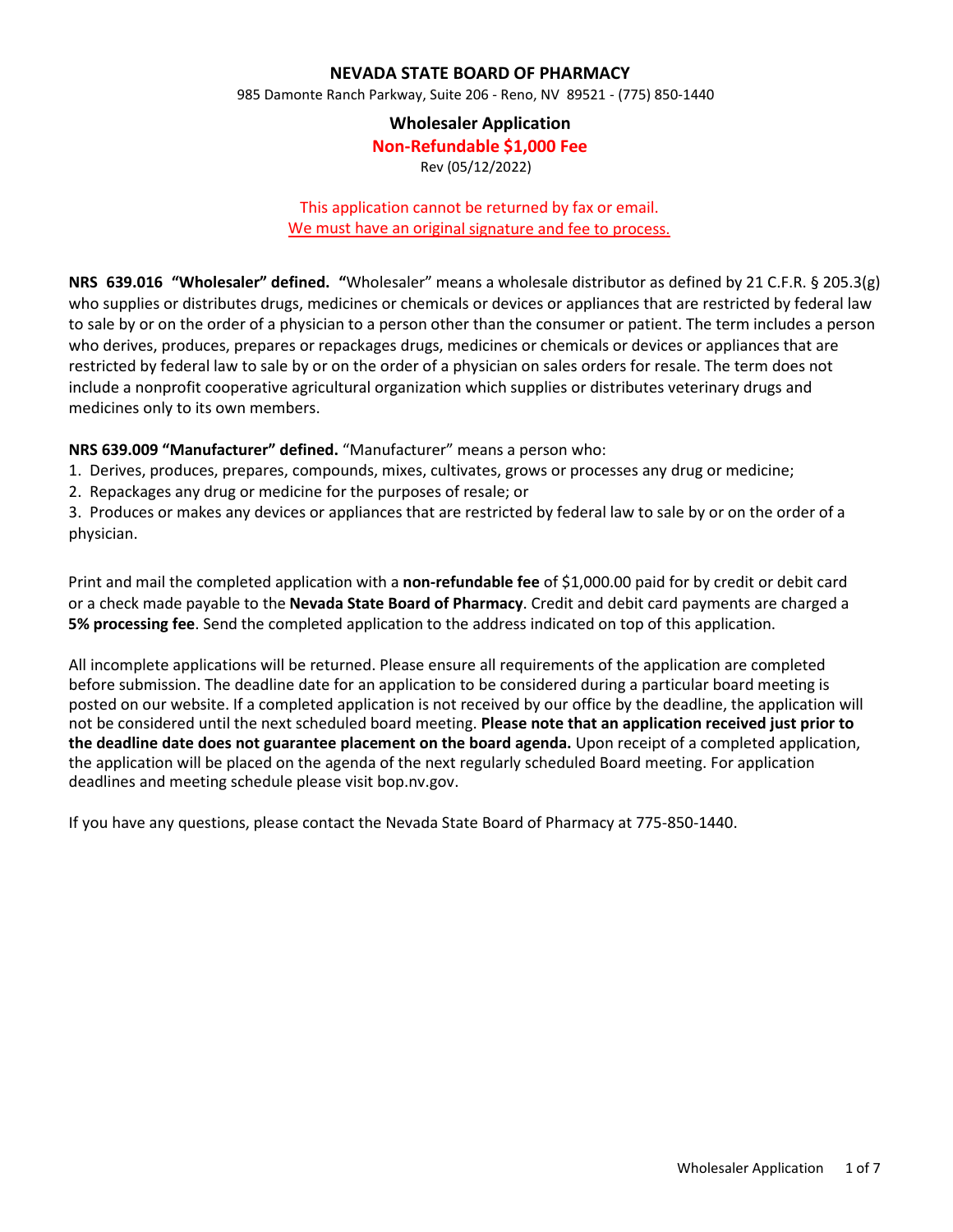## **NEVADA STATE BOARD OF PHARMACY**

985 Damonte Ranch Parkway, Suite 206 - Reno, NV 89521 - (775) 850-1440

# **Wholesaler Application**

# **Non-Refundable \$1,000 Fee**

Rev (05/12/2022)

| Where is the facility located?                                              |                                                                               | $\Box$ Out-of-State<br>$\Box$ Nevada            |                                                                 |  |
|-----------------------------------------------------------------------------|-------------------------------------------------------------------------------|-------------------------------------------------|-----------------------------------------------------------------|--|
| Type of Application (check applicable box)                                  |                                                                               | Wholesaler Business Type (check applicable box) |                                                                 |  |
| $\Box$ New Wholesaler                                                       | * If making a change,                                                         |                                                 | $\Box$ Publicly Traded (complete sections 1, 2, 3, 4, 8, 9)     |  |
| $\Box$ Ownership Change*                                                    | provide current license                                                       |                                                 | $\Box$ Non-Publicly Traded (complete sections 1, 2, 3, 5, 8, 9) |  |
| $\Box$ Name Change*                                                         | number:                                                                       |                                                 | $\Box$ Partnership (complete sections 1, 2, 3, 6, 8, 9)         |  |
| $\Box$ Location Change* (in-state only)                                     | WH _______________________                                                    |                                                 | $\Box$ Sole Owner (complete sections 1, 2, 3, 7, 8, 9)          |  |
| <b>Section 1: General Information</b>                                       |                                                                               |                                                 |                                                                 |  |
|                                                                             |                                                                               |                                                 |                                                                 |  |
|                                                                             |                                                                               |                                                 |                                                                 |  |
|                                                                             |                                                                               |                                                 | State: <u>Zip: Zip:</u> Zip:                                    |  |
|                                                                             |                                                                               |                                                 |                                                                 |  |
|                                                                             |                                                                               |                                                 |                                                                 |  |
|                                                                             |                                                                               |                                                 |                                                                 |  |
|                                                                             |                                                                               |                                                 |                                                                 |  |
|                                                                             |                                                                               |                                                 |                                                                 |  |
| <b>Entities the Wholesaler will Serve</b><br>$(\checkmark)$ all applicable) | <b>Products to be Handled or Wholesaled</b><br>$(\checkmark)$ all applicable) |                                                 | <b>Type of Wholesaling</b><br>$(\checkmark)$ all applicable)    |  |
| $\Box$ Pharmacies                                                           | $\Box$ Dangerous Drugs                                                        |                                                 | $\Box$ Manufacturer                                             |  |
| $\Box$ Practitioners                                                        | $\Box$ Controlled Substances                                                  |                                                 | $\Box$ Repacker                                                 |  |
| $\Box$ Hospitals                                                            | $\Box$ <sup>a</sup> Medical devices, equipment, supplies, gases               |                                                 | $\Box$ Reverse Distributor                                      |  |
| $\Box$ Wholesalers                                                          | $\Box$ Others:                                                                |                                                 | $\Box$ Warehouse                                                |  |
| $\Box$ Veterinarians                                                        |                                                                               |                                                 | $\Box$ Retail pharmacy wholesale distributor                    |  |
| $\Box$ Others:                                                              |                                                                               |                                                 | $\Box$ Others:                                                  |  |

| <b>Section 2: History of Company</b> |                                                                                                                                                                                                                                                                             |  | No |
|--------------------------------------|-----------------------------------------------------------------------------------------------------------------------------------------------------------------------------------------------------------------------------------------------------------------------------|--|----|
| 1.                                   | Has the corporation, any owner(s), shareholder(s) or partner(s) with at least 10% interest or partners with any<br>interest, ever been charged, or convicted of a felony or gross misdemeanor (including by way of a guilty plea<br>or no contest plea)?                    |  |    |
| 2.                                   | Has the corporation, any owner(s), shareholder(s) or partner(s) with at least 10% interest or partners with any<br>interest, ever been denied a license, permit or certificate of registration?                                                                             |  |    |
| 3.                                   | Has the corporation, any owner(s), shareholder(s) or partner(s) with at least 10% interest or partners with any<br>interest, ever been subject of an administrative action or proceeding relating to the pharmaceutical industry?                                           |  |    |
| 4.                                   | Has the corporation, any owner(s), shareholder(s) or partner(s) with at least 10% interest or partners with any<br>interest, ever been found guilty, pled guilty or entered a plea of nolo contendere to any offense federal or<br>state, related to controlled substances? |  |    |
| 5.                                   | Has the corporation, any owner(s), shareholder(s) or partner(s) with at least 10% interest or partners with any<br>interest, ever surrendered a license, permit or certificate of registration voluntarily or otherwise (other than<br>upon voluntary close of a facility)? |  |    |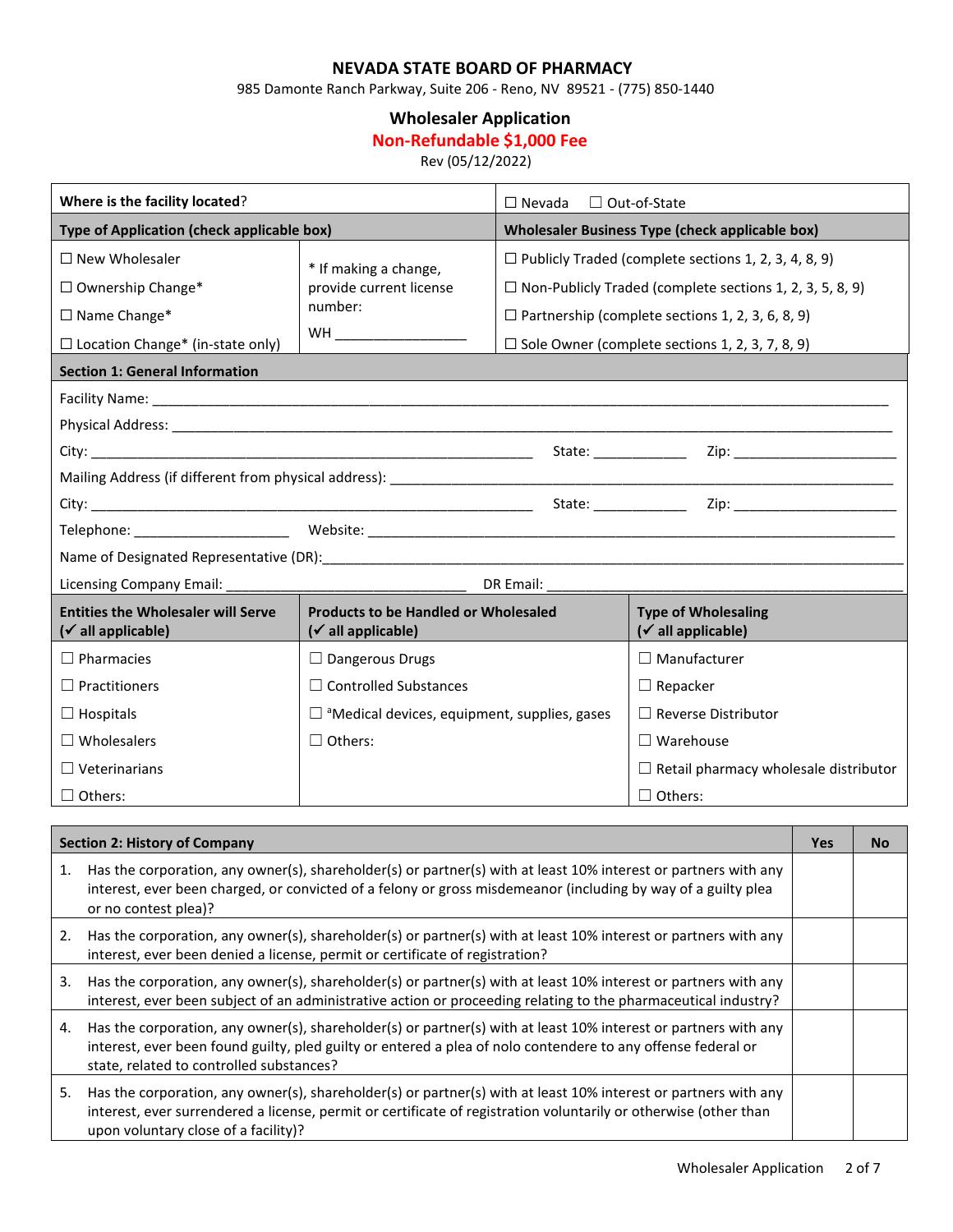**Please use and make copies of this page (if necessary) to provide information regarding any questions, 1-5, you have marked "YES" to in section 2 of the application. A signed statement of explanation for each event and a copy of all documents that identify the circumstance or contain an order, agreement or other disposition for the event must be provided.**

**This is in response to Question # \_\_\_\_\_\_. Provide all the following** *where applicable***:**

| Date of Event/Arrest                    | <b>Disposition Date</b> | State                                                       | City |                                | County |
|-----------------------------------------|-------------------------|-------------------------------------------------------------|------|--------------------------------|--------|
|                                         |                         |                                                             |      |                                |        |
| Case #                                  |                         | Governing, licensing, Arresting Presiding Body/Agency/Court |      |                                |        |
|                                         |                         |                                                             |      |                                |        |
| Reason/Charge                           |                         |                                                             |      |                                |        |
|                                         |                         |                                                             |      |                                |        |
| Plaintiff/Defendant/Claimant/Respondent |                         |                                                             |      | Lawsuit/Arbitration/Bankruptcy |        |
|                                         |                         |                                                             |      |                                |        |
| Name of Business/Industry/Entity        |                         |                                                             |      |                                |        |
|                                         |                         |                                                             |      |                                |        |

**Provide explanation below:**

\_\_\_\_\_\_\_ \_\_\_\_\_\_\_\_\_\_\_\_\_\_\_\_\_\_\_\_\_\_\_\_\_\_\_\_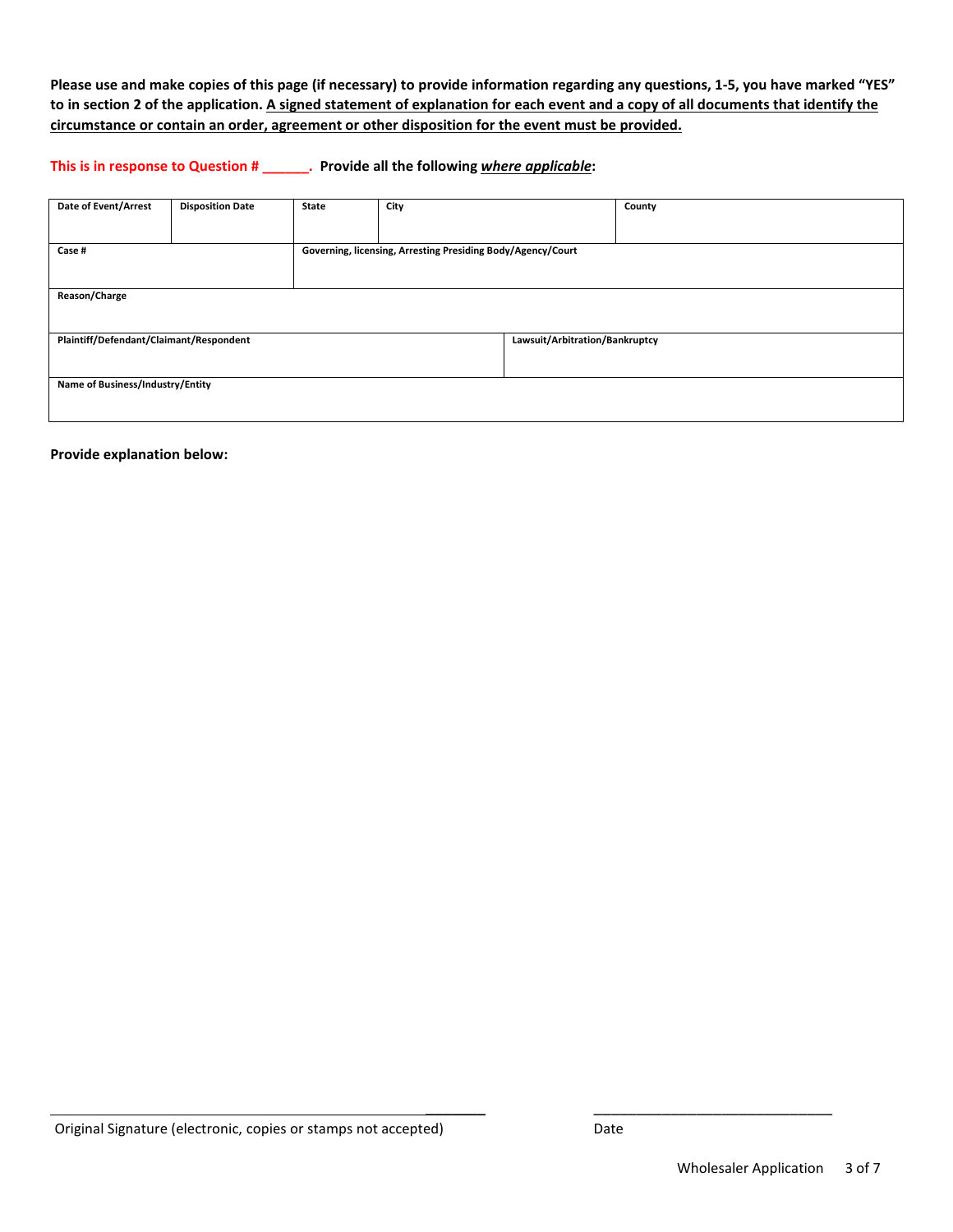| Section 3: List the top four suppliers your company has been associated with in regards to pharmaceutical products that were<br>sold, dispensed or distributed within the last year.                                          |                                                                                                |  |                                                                                                                        |                      |
|-------------------------------------------------------------------------------------------------------------------------------------------------------------------------------------------------------------------------------|------------------------------------------------------------------------------------------------|--|------------------------------------------------------------------------------------------------------------------------|----------------------|
|                                                                                                                                                                                                                               |                                                                                                |  |                                                                                                                        |                      |
|                                                                                                                                                                                                                               |                                                                                                |  | State: $\frac{1}{\sqrt{1-\frac{1}{2}}\sqrt{1-\frac{1}{2}}\sqrt{1-\frac{1}{2}}\sqrt{1-\frac{1}{2}}\sqrt{1-\frac{1}{2}}$ | Zip: __________      |
|                                                                                                                                                                                                                               |                                                                                                |  |                                                                                                                        |                      |
|                                                                                                                                                                                                                               |                                                                                                |  | State: ________                                                                                                        | Zip: $\qquad \qquad$ |
|                                                                                                                                                                                                                               |                                                                                                |  |                                                                                                                        |                      |
|                                                                                                                                                                                                                               |                                                                                                |  |                                                                                                                        |                      |
| Name: Name:                                                                                                                                                                                                                   |                                                                                                |  |                                                                                                                        |                      |
|                                                                                                                                                                                                                               |                                                                                                |  |                                                                                                                        |                      |
|                                                                                                                                                                                                                               |                                                                                                |  |                                                                                                                        |                      |
| <b>Section 4: Publicly Traded Corporation</b>                                                                                                                                                                                 |                                                                                                |  |                                                                                                                        |                      |
|                                                                                                                                                                                                                               |                                                                                                |  |                                                                                                                        |                      |
|                                                                                                                                                                                                                               |                                                                                                |  |                                                                                                                        |                      |
|                                                                                                                                                                                                                               |                                                                                                |  |                                                                                                                        |                      |
|                                                                                                                                                                                                                               |                                                                                                |  |                                                                                                                        |                      |
|                                                                                                                                                                                                                               |                                                                                                |  |                                                                                                                        |                      |
|                                                                                                                                                                                                                               |                                                                                                |  |                                                                                                                        |                      |
|                                                                                                                                                                                                                               |                                                                                                |  |                                                                                                                        |                      |
| Date of SEC Registration:                                                                                                                                                                                                     | <b>SEC Registration Number:</b>                                                                |  | Stock Exchange Symbol:                                                                                                 |                      |
| <b>Section 5: Non-Publicly Traded Corporation or Company</b>                                                                                                                                                                  |                                                                                                |  |                                                                                                                        |                      |
|                                                                                                                                                                                                                               |                                                                                                |  |                                                                                                                        |                      |
|                                                                                                                                                                                                                               |                                                                                                |  |                                                                                                                        |                      |
|                                                                                                                                                                                                                               |                                                                                                |  |                                                                                                                        |                      |
| Mailing Address: Note that the state of the state of the state of the state of the state of the state of the state of the state of the state of the state of the state of the state of the state of the state of the state of |                                                                                                |  |                                                                                                                        |                      |
|                                                                                                                                                                                                                               |                                                                                                |  |                                                                                                                        |                      |
| Telephone: ___________                                                                                                                                                                                                        | ___ Email: ______________<br><u> 1989 - Johann John Stone, mars eta biztanleria (h. 1989).</u> |  |                                                                                                                        |                      |
|                                                                                                                                                                                                                               |                                                                                                |  |                                                                                                                        |                      |
| <b>Section 6: Partnership</b>                                                                                                                                                                                                 |                                                                                                |  |                                                                                                                        |                      |
|                                                                                                                                                                                                                               |                                                                                                |  |                                                                                                                        |                      |
|                                                                                                                                                                                                                               |                                                                                                |  |                                                                                                                        |                      |
|                                                                                                                                                                                                                               |                                                                                                |  |                                                                                                                        |                      |
|                                                                                                                                                                                                                               |                                                                                                |  |                                                                                                                        |                      |
|                                                                                                                                                                                                                               |                                                                                                |  |                                                                                                                        |                      |
| <b>Section 7: Sole Owner</b>                                                                                                                                                                                                  |                                                                                                |  |                                                                                                                        |                      |
|                                                                                                                                                                                                                               |                                                                                                |  |                                                                                                                        |                      |
|                                                                                                                                                                                                                               |                                                                                                |  |                                                                                                                        |                      |
|                                                                                                                                                                                                                               |                                                                                                |  |                                                                                                                        |                      |
|                                                                                                                                                                                                                               |                                                                                                |  |                                                                                                                        |                      |
|                                                                                                                                                                                                                               |                                                                                                |  |                                                                                                                        |                      |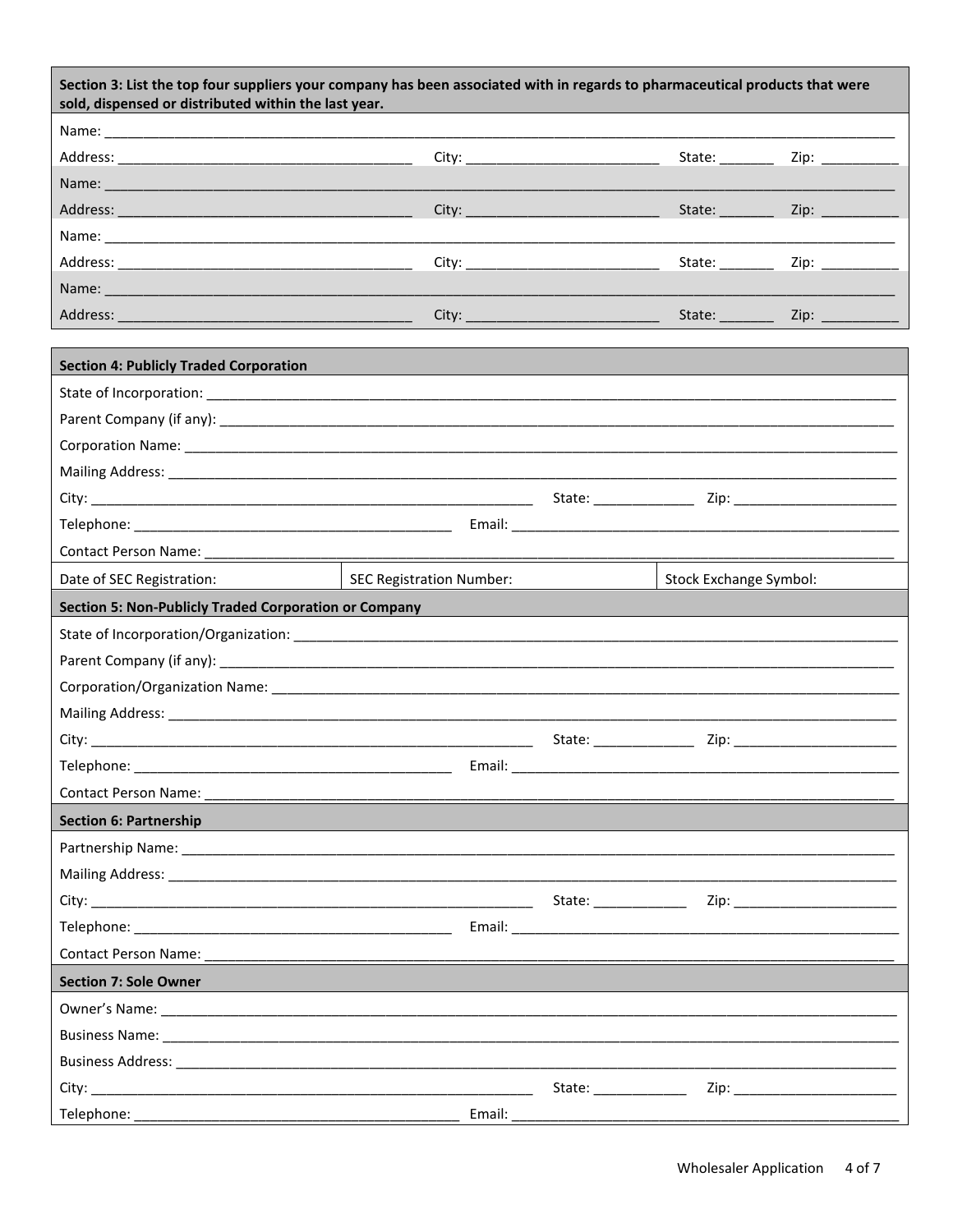| <b>Section 8: NABP Accreditation/FDA Registration</b> |                                                                                                                                                                                                                                                                                               |                                  |                                   | <b>Yes</b>       | <b>No</b>     |
|-------------------------------------------------------|-----------------------------------------------------------------------------------------------------------------------------------------------------------------------------------------------------------------------------------------------------------------------------------------------|----------------------------------|-----------------------------------|------------------|---------------|
|                                                       | Is your company Drug Distributor or VAWD Accredited by NABP? If yes, provide:                                                                                                                                                                                                                 |                                  |                                   |                  |               |
| 1.<br>2.                                              | Copy of Certification<br>Copy of a bond in an amount of \$25,000 made payable to the state of Nevada. This must be current to maintain a Nevada<br>wholesaler registration. Complete the Surety Bond form at http://bop.nv.gov/Services/newapps/Business/.                                    |                                  |                                   |                  |               |
|                                                       | Is your company licensed as a Manufacturer by the FDA? If yes, provide:                                                                                                                                                                                                                       |                                  |                                   |                  |               |
| 1.<br>2.                                              | Copy of FDA registration<br>Copy of a bond in an amount of \$25,000 made payable to the state of Nevada. This must be current to maintain a Nevada<br>wholesaler registration. Complete the Surety Bond form at http://bop.nv.gov/Services/newapps/Business/.                                 |                                  |                                   |                  |               |
|                                                       | Section 9: Provide the following documents with your application based on your Business Type.<br>Required documents are indicated by an " $\checkmark$ " on the right.                                                                                                                        | <b>Publicly</b><br><b>Traded</b> | Non-<br>publicly<br><b>Traded</b> | Partner<br>-ship | Sole<br>Owner |
| $\bullet$                                             | List of all Officers and Directors.                                                                                                                                                                                                                                                           | ✓                                | $\checkmark$                      |                  |               |
| $\bullet$                                             | List the top four corporation shareholders and their percent ownership.                                                                                                                                                                                                                       | ✔                                |                                   |                  |               |
| $\bullet$                                             | List of all corporation shareholders and their percent ownership.                                                                                                                                                                                                                             |                                  | $\checkmark$                      |                  |               |
| $\bullet$                                             | List of all partners and their percent ownership.                                                                                                                                                                                                                                             |                                  |                                   | ✓                |               |
| $\bullet$                                             | Certificate of Corporate Status or Certificate of Good Standing obtained from the Secretary<br>of State's Office in the State where the business is domiciled, dated within the last 12<br>months.                                                                                            | ✓                                | ✔                                 | ✓                |               |
| $\bullet$                                             | Designated Representative form must be completed by the Designated Representative.<br>Access form at http://bop.nv.gov/Services/newapps/Business/                                                                                                                                             |                                  | ✓                                 | ✓                |               |
| $\bullet$                                             | Personal History Record Application must be completed by each<br>shareholder/stockholder/partner/owner. Access form at<br>http://bop.nv.gov/Services/newapps/Business/                                                                                                                        |                                  | ✓                                 | ✓                |               |
| $\bullet$                                             | Copy of DEA certificate if handling controlled substances                                                                                                                                                                                                                                     | $\checkmark$                     | ✓                                 | ✓                |               |
| $\bullet$                                             | Copy of current SEC 10K or 8K (First 15 pages only)                                                                                                                                                                                                                                           | ✔                                |                                   |                  |               |
| $\bullet$                                             | List containing each employee, agent, independent contractor, consultant, guardian,<br>personal representative, lender or holder of indebtedness of the applicant.                                                                                                                            | ✓                                | ✓                                 | ✓                |               |
| $\bullet$                                             | Copy of your license, certification, permit or registration issued to your wholesaler<br>business from the regulatory board or licensing authority of the state or territory in which<br>the wholesaler is located. (REQUIRED FOR OUT-OF-STATE WHOLESALERS, if applicable)                    |                                  |                                   |                  |               |
| $\bullet$                                             | <sup>a</sup> Medical Devices, Equipment and Gases (MDEG) Administrator form must be completed if<br>the business will wholesale medical devices, equipment, supplies, gases, including<br>hypodermic devices. (NAC 639.6957). Access form at<br>https://bop.nv.gov/Services/newapps/Business/ |                                  |                                   |                  |               |
| $\bullet$                                             | If providing <sup>a</sup> Medical Devices, Equipment and Gases (MDEG), supply a copy of proof of<br>insurance (NAC 639.6957). The MDEG wholesaler shall maintain liability insurance of at least<br>one million dollars (\$1,000,000.00).                                                     |                                  |                                   |                  |               |
|                                                       | ONLY Complete below if your company is NOT accredited by NABP and/or FDA registered (see Section 8)                                                                                                                                                                                           |                                  |                                   |                  |               |
| $\bullet$                                             | Submit Fingerprints following instructions found at:<br>https://bop.nv.gov/uploadedFiles/bopnvgov/content/Services/newapps/Fingerprint%<br>20Submission%20Instructions%20-%20Effective%207-1-19.pdf                                                                                           |                                  | ✓                                 |                  |               |
| $\bullet$                                             | Copy of a bond in an amount of \$100,000 made payable only to the State of Nevada. This<br>must be current to maintain a Nevada Wholesaler registration. Complete the Surety Bond<br>form at: http://bop.nv.gov/Services/newapps/Business/.                                                   |                                  |                                   |                  |               |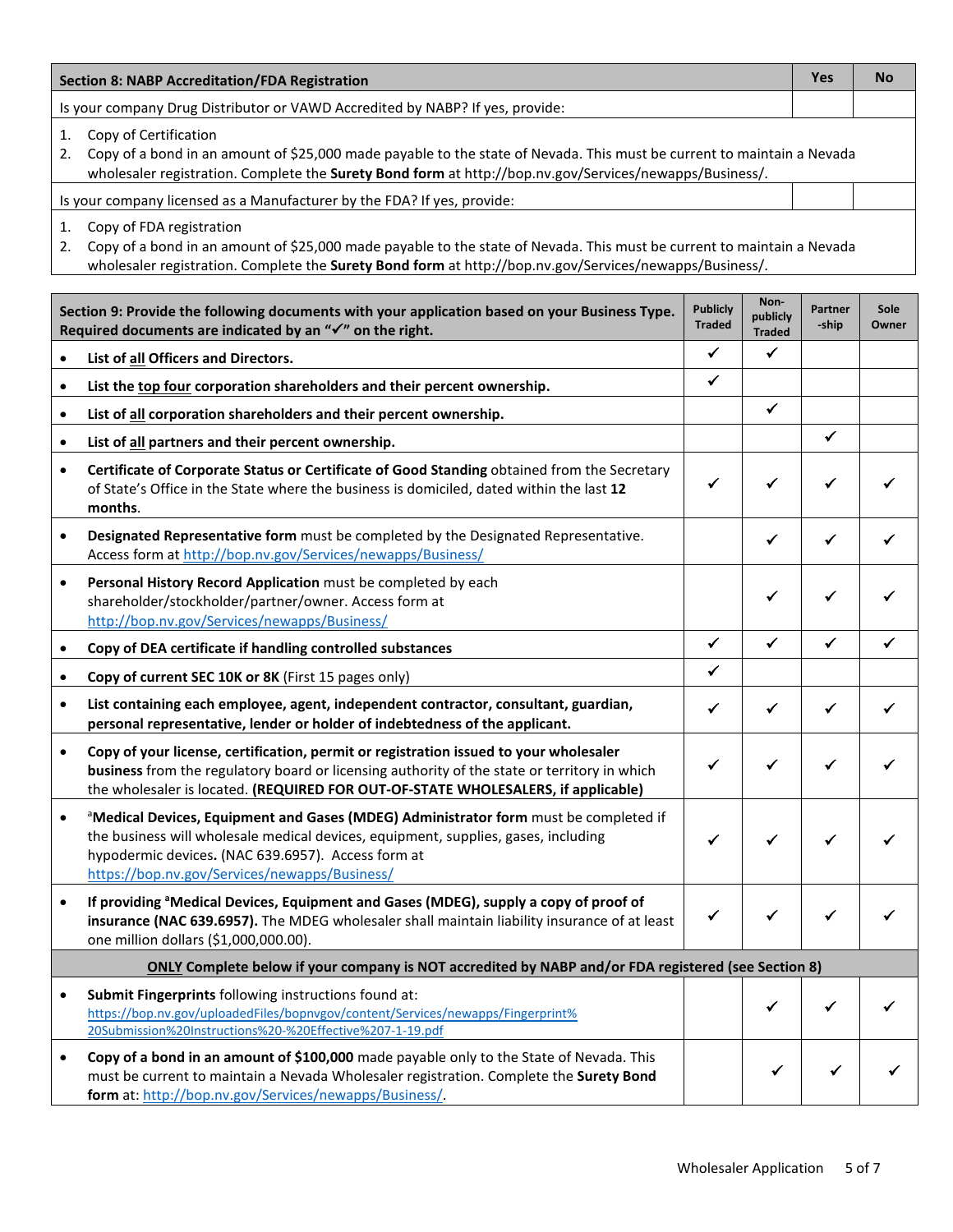**I certify under penalty of perjury that the information contained in this application is accurate, true and complete in all material respects. I understand that making any false representation in this application is a crime under NRS 639.281. I understand that, pursuant to NRS 239.010, this entire application and any portion thereof is a public record unless otherwise declared confidential by law, and will be considered by the Nevada State Board of Pharmacy at a public meeting pursuant to NRS 241.020. In the event this application is approved I agree to comply with all applicable federal and state statutes and regulations governing this license or registration and understand that any violation may result in discipline. I further certify compliance with NRS 639.590 and NAC 639.594 as applicable.**

\_\_\_\_\_\_\_\_\_\_\_\_\_\_\_\_\_\_\_\_\_\_\_\_\_\_\_\_\_\_\_\_\_\_\_\_\_\_\_\_\_\_\_\_\_\_\_\_\_\_\_\_\_\_\_\_\_\_\_\_\_\_\_\_\_\_\_\_\_\_\_\_\_\_\_\_\_\_\_\_\_\_\_\_\_\_\_\_\_\_

\_\_\_\_\_\_\_\_\_\_\_\_\_\_\_\_\_\_\_\_\_\_\_\_\_\_\_\_\_\_\_\_\_\_\_\_\_\_\_\_\_\_\_\_\_\_\_\_\_\_\_\_\_\_\_\_\_\_\_\_\_\_\_\_\_\_\_\_\_\_\_\_\_\_\_\_\_\_\_\_\_\_\_\_\_\_\_\_\_\_

\_\_\_\_\_\_\_\_\_\_\_\_\_\_\_\_\_\_\_\_\_\_\_\_\_\_\_\_\_\_\_\_\_\_\_\_\_\_\_\_\_\_\_\_\_\_\_\_\_\_\_\_\_\_\_\_ \_\_\_\_\_\_\_\_\_\_\_\_\_\_\_\_\_\_\_\_\_\_\_\_

Facility Name

Print Name of Authorized Person Submitting Application

Original signature of Authorized Person (copies or stamps not accepted) Date

| . <b>.</b><br>Only<br><b>Use</b><br>воаго | Datr<br>`Received.<br>. . | nount |  |
|-------------------------------------------|---------------------------|-------|--|
|-------------------------------------------|---------------------------|-------|--|